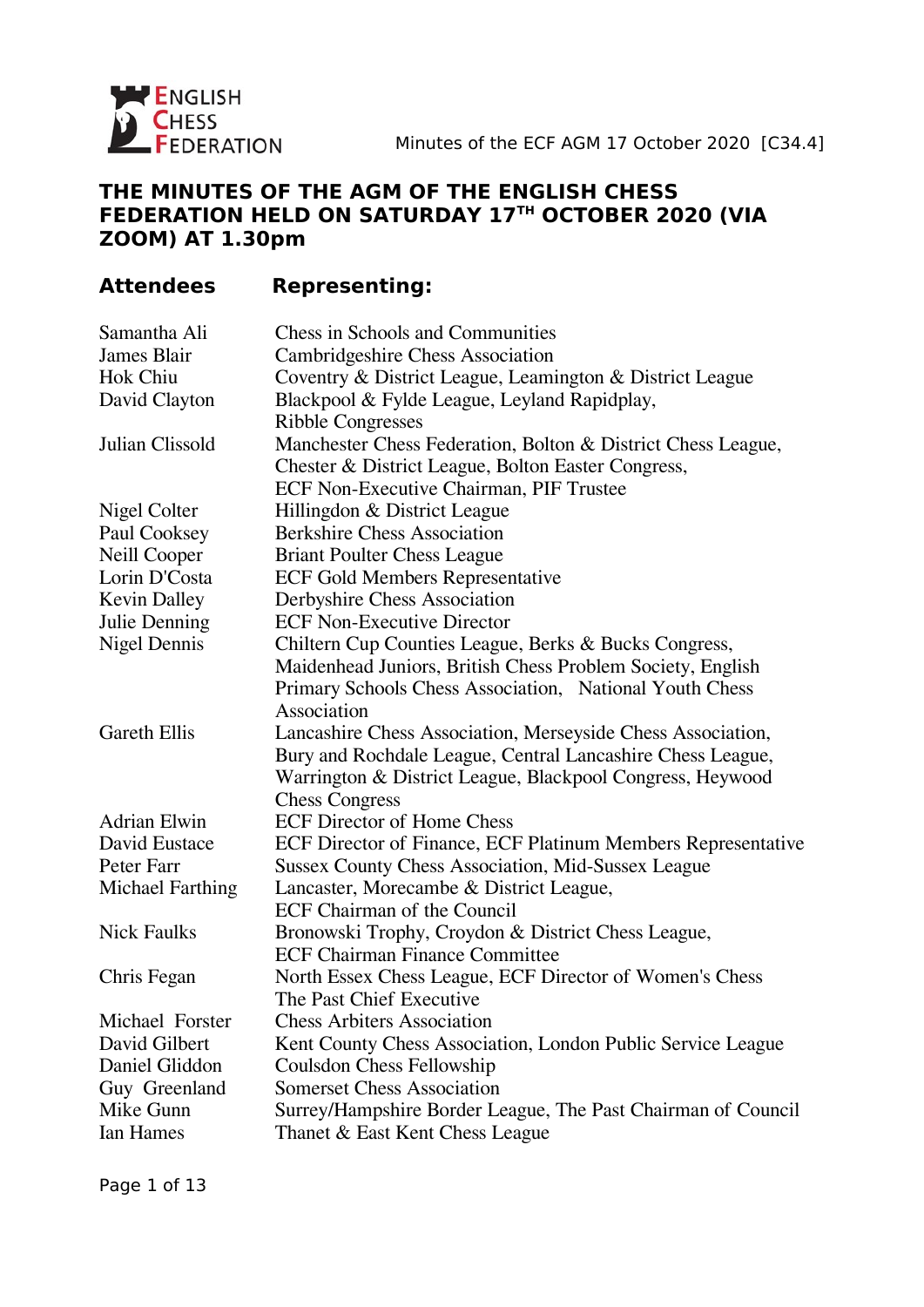

| Alex Holowczak            | <b>British Universities Chess Association,</b>                     |
|---------------------------|--------------------------------------------------------------------|
|                           | <b>ECF Director of Junior Chess and Education</b>                  |
| Peter Hornsby             | <b>Chess 2020</b>                                                  |
| Robin Kneebone            | <b>Cornwall County Chess Association</b>                           |
| Alan Leary                | <b>Herefordshire Chess Association</b>                             |
| Alex Longson              | Delancey UK Schools Chess Challenge                                |
| <b>Steve Mann</b>         | Yorkshire Chess Association, Leeds Chess Association,              |
|                           | <b>Doncaster Chess Congress</b>                                    |
| Alex McFarlane            | Northumberland Chess Association, Caplin Hastings International    |
|                           | <b>Chess Congress, Scarborough Chess Congress</b>                  |
| Aga Milewska              | <b>ECF Bronze Members Representative</b>                           |
| Paul Mottram              | Leicestershire & Rutland Chess Association                         |
| Mark Murrell              | Southern Counties Chess Union, Essex Chess Association: 2          |
| Graham Neil               | Nottinghamshire Chess Association                                  |
| <b>Malcolm Peacock</b>    | <b>Preston Chess Congress</b>                                      |
| Malcolm Pein              | Gibraltar Masters, ECF President, ECF Director of International    |
|                           | Chess, The FIDE Delegate, PIF Trustee                              |
| Adam Raoof                | Golders Green Congress, Hampstead Congress,                        |
|                           | King's Place Chess Festival                                        |
| <b>Stewart Reuben</b>     | <b>ECF Vice Presidents Representative</b>                          |
| John Reyes                | Midland Counties Chess Union, Dorset County Chess Association,     |
|                           | Shropshire Chess Association, Bournemouth & District League,       |
|                           | North Circular League, South East Lancashire League, Stockport &   |
|                           | District Chess League, Stockport Rapidplay League, Torbay Chess    |
|                           | League, East Devon Congress, Stockport Rapidplay Chess Congress,   |
|                           | <b>ECF Silver Members Representative</b>                           |
| Mark Rivlin               | London Chess League                                                |
| <b>Paul Sharratt</b>      | Staffordshire Chess Association, Worcestershire Chess Association, |
|                           | Cannock & District Chess League, Dudley & District League, North   |
|                           | Staffordshire & District Chess Association, Wolverhampton &        |
|                           | District Chess League, Worcester & District Chess League           |
| Paul Shepherd             | Surrey County Chess Association, Surrey Congress Ltd               |
| Peter Sherlock            | <b>Lincolnshire Chess Association</b>                              |
| <b>Michael Siddle</b>     | Darlington & District Chess League                                 |
| Chris Skulte              | <b>ECF Bronze Members Representative</b>                           |
| <b>Robert Stern</b>       | Central London League, Pimlico Summer Tournament                   |
|                           | <b>ECF Chairman Governance Committee</b>                           |
| <b>Claire Summerscale</b> | 4 Nations Chess League                                             |
| David Thomas              | Birmingham & District League, ECF Director of Membership           |
| <b>Nigel Towers</b>       | Warwickshire Chess Association,                                    |
|                           | Southend-on-Sea Easter Chess Congress                              |
| Mike Truran               | Oxfordshire Chess Association, Kidlington Chess Congress, Witney   |
|                           | Congress, Witney Rapidplay, ECF Chief Executive                    |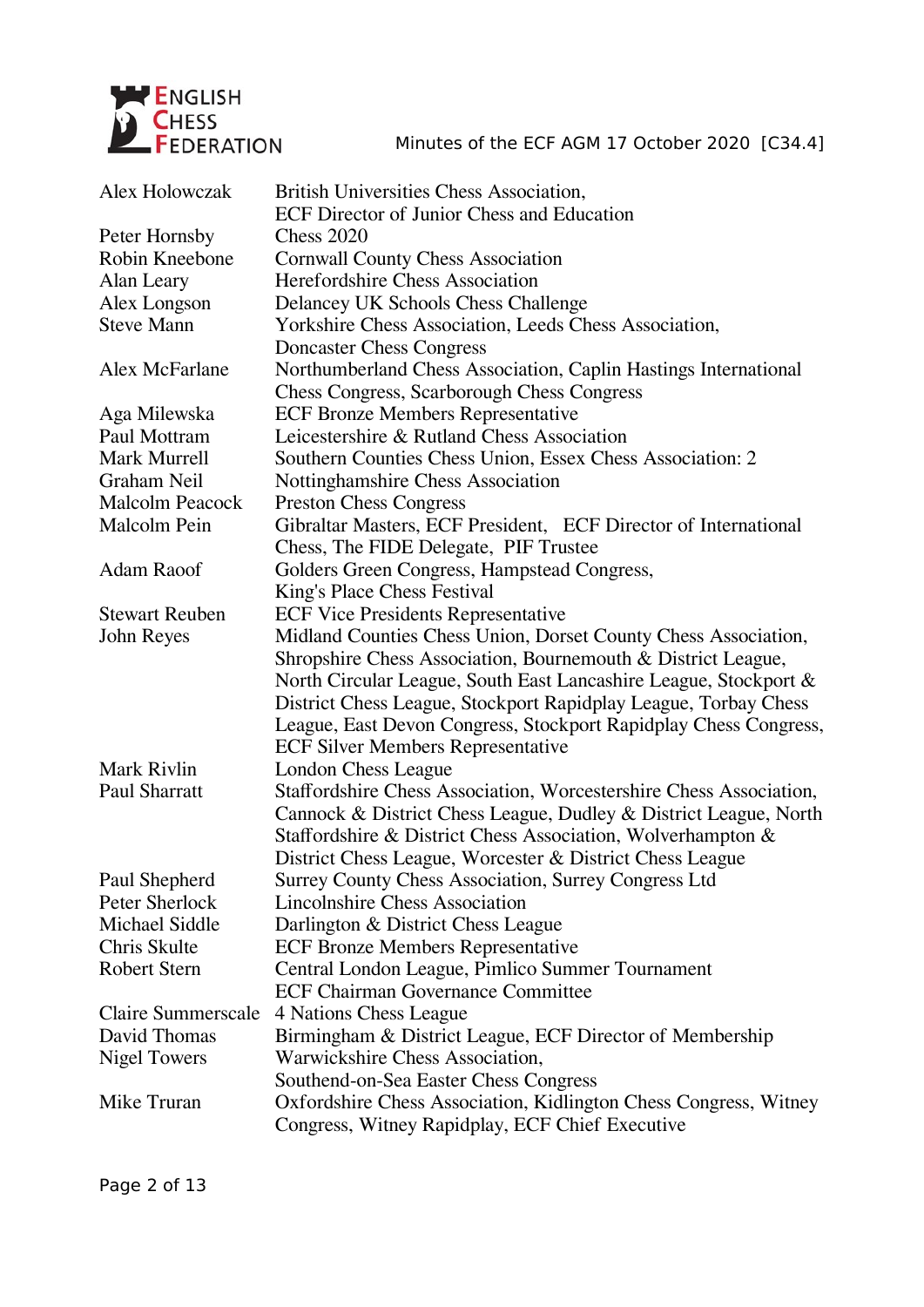

| <b>Brian Valentine</b> | <b>Bedfordshire County Chess Association</b>                     |
|------------------------|------------------------------------------------------------------|
| Tim Wall               | Northern Counties Chess Union, Cleveland Chess Association,      |
|                        | Cumbria Chess Association, Durham County Chess Association,      |
|                        | Bradford and District Chess League, South Tyne Chess League,     |
|                        | Northumbria Junior Chess Association, South Lakes Congress,      |
|                        | <b>ECF Silver Members Representative</b>                         |
| Gerry Walsh            | Braille Chess Association, ECF Vice Presidents Representative,   |
| John Wickham           | East Anglian Chess Union, Norfolk County Chess Association, Bury |
|                        | St Edmunds Congress, ECF Platinum Members Representative         |
| Huw Williams           | <b>Thames Valley League</b>                                      |
| Robert Willmoth        | Middlesex County Chess Association, City Chess Association,      |
|                        | Barnet Knights, Chess Coaching Services,                         |
|                        | <b>ECF Gold Members Representative</b>                           |
|                        | Stephen Woodhouse ECF Non-Executive Director                     |

### **Guests/Observers:**

Andrew Walker (Teller), Gary Willson (Teller), Dr John Higgs (John Robinson Youth Chess Trust), Natasha Regan (candidate), Dr Stephen Greep (candidate), Adam Ashton (candidate), Danny Rosenbaum (publicity/social media).

# **1 Appointment of Chairman**

The Chairman was present from the start of the meeting.

## **2 Observation of a Minute's Silence**

The meeting held a minute's silence for all the members the chess community has lost in the past 12 months, including Julian Farrand.

## **3 Notices**

(a) The attention of representatives was drawn to the ECF website for information on the details of voting entitlements, proxy notes and apologies for absence

(b) Others in attendance with the permission of the Chairman were announced.

(c) Appointment of Tellers: Due to the nature of the meeting and the need to vote electronically, the Chairman informed the meeting that four people (two members, two non-members) had agreed before-hand to be trained in the voting process and attend the meeting to perform the role of tellers. Council agreed nem con to Andrew Walker, Gary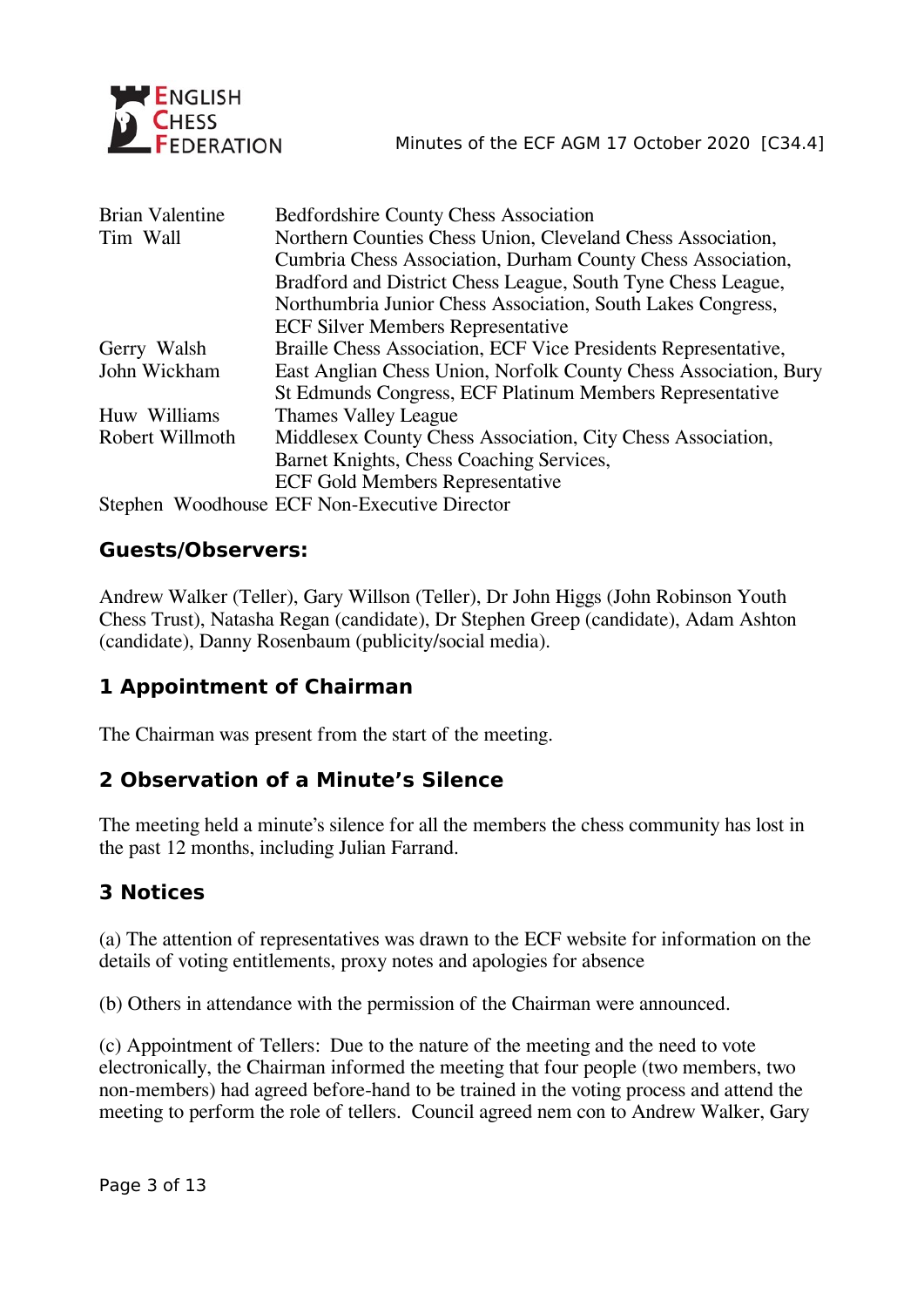**ENGLISH FEDERATION** Minutes of the ECF AGM 17 October 2020 [C34.4] Willson and Mike Gunn acting as tellers, and for Mark Rivlin to join them for the contested election.

# **4 Minutes of the Last Meeting**

David Gilbert stated the minutes of the Finance Council needed clarification: at the foot of page 6, the minutes state "… a recent meeting of the London league had indicated 85% of members would not be confident to play OTB chess again at this time." This should read "…a recent meeting of the London League had indicated 85% of members of one club would not be confident to play OTB chess again at this time."

Council approved by show of hands the revised minutes of the previous meeting:

FOR: 53 AGAINST: 0

## **5 Matters Arising from the Minutes and not Otherwise on the Agenda.**

No matters were raised for discussion.

# **6 To receive and Approve the Following Reports**

### **(a) The Board of Directors' Report and to Note the Report on Women's Chess**

No questions were put to the Chief Executive concerning the Board Report. The report was approved by Council by show of hands:

FOR: 51 AGAINST: 0

Chris Fegan was asked if he would change the target of ECF members being women from a percentage target to an absolute target. He declined, stating a percentage is the most appropriate way to handle the issue in the present circumstances.

Chris was further asked about the requirement for fundamental changes if we are to increase female participation. He replied he was referring to the traditional approach we all have, including to time and venues. He also stated it was for the ECF to support clubs and congresses to help make these changes, including the use of libraries.

The report from the Director of Women's chess was noted.

### **(b) Report from the Non-Executive Directors**

Council had no further questions to Julian Clissold.

Page 4 of 13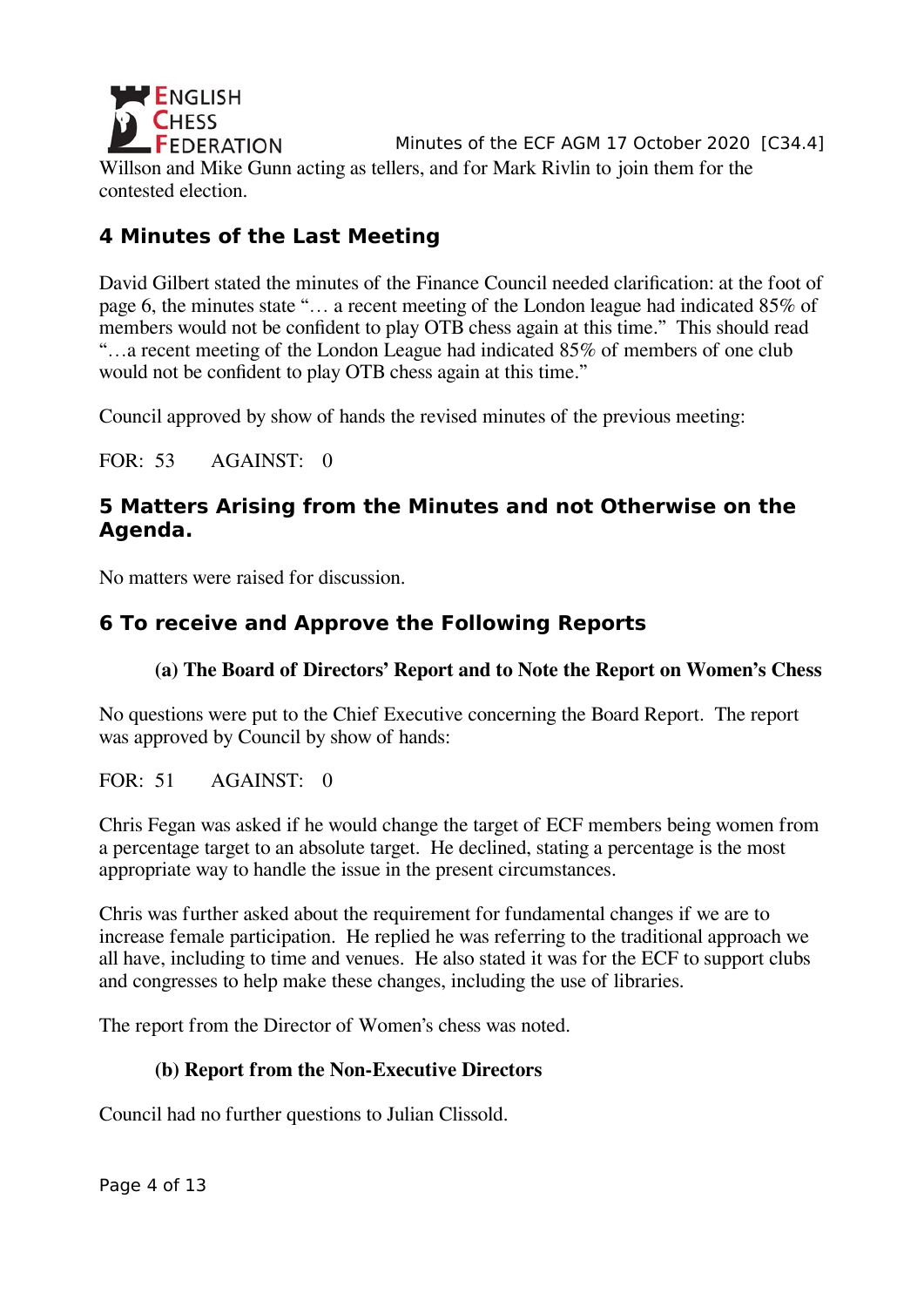

Minutes of the ECF AGM 17 October 2020 [C34.4] Council voted to approve the report by show of hands:

### FOR: 52 AGAINST: 0

### **(c) The Strategy Statement and Business Plan**

Alex Holowczak was asked about the strategy for junior chess in schools. He stated that one of the ECF's main objectives was to support other organisations who were better placed to increase participation in schools, such as UKCC and CSC.

Council approved by show of hands the Strategy Statement and Business Plan

FOR: 51 AGAINST: 0

### **(d) The Chairman of the Governance Committee's Report (Robert Stern)**

There were no questions for the Chair of the Governance Committee. The report was approved by show of hands:

FOR: 54 AGAINST: 0

#### **(e) The Chairman of the Finance Committee's Report (Nick Faulks)**

Nick Faulks added that he thought the take up of memberships of 45% was better than could have been expected in the circumstances. He said that he hoped to work closely with the new Finance Director over the coming six months as the impact of Covid on chess continues to unfold.

The report was approved by show of hands:

FOR: 54 AGAINST: 0

## **7 To Note Special Reports on the Current State of the ECF**

#### **(a) From the Director of Membership**

The Director provided Council with an oral report. Membership renewals were standing at 45% on the final totals for the previous year, but there was scope for the incoming Director to improve uptake.

The report was noted.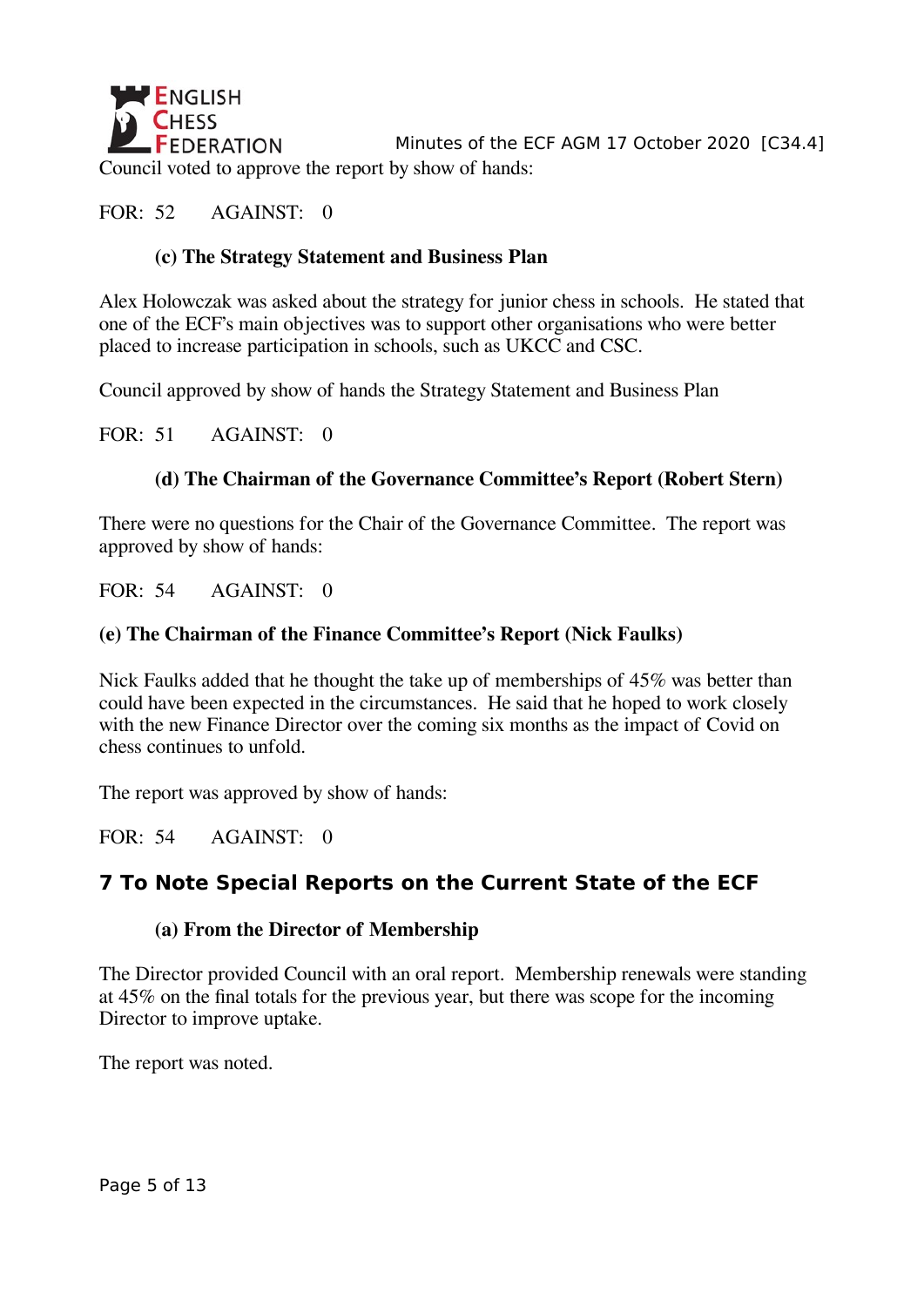

### **(b) From the Director of Finance**

£101K income has been received from membership renewals. There is likely to be a significant shortfall if the situation does not improve. Staff are working reduced hours and we are looking to save costs wherever possible. We have enough funds to take us through until June 2021. The report was noted.

### **8 To Note Revision of Regulation No 2: The Directors and Officers Responsibilities Regulations**

The minor changes to the regulations were noted (primarily the removal of the requirement for the Director of Finance to have formal accountancy qualifications provided they have relevant experience).

# **9 Elections**

### **(a) Director of Finance**

**Adam Ashton**, nominated by Mike Truran (Chief Executive) and David Eustace (outgoing Director of Finance).

In addition to his published address, Adam added that he saw his main role for the coming year to keep the ECF finances on an even keel.

VOTES FOR: 266 VOTES AGAINST: 2

### **(b) Director of Home Chess**

**Nigel Towers**, nominated by Mike Truran (Chief Executive), David Eustace, (Director of Finance) and Adrian Elwin (outgoing Director of Home Chess)

**Tim Wall**, nominated by Northern Counties Chess Union, Cumbria County Chess Association, Durham County Chess Association, Northumberland County Chess Association, Yorkshire County Chess Association, Northumbria Junior Chess Association, Aga Milewska, Bronze Direct Members' Representative, and Rob Willmoth, Gold Members' Representative.

In addition to their published addresses, both candidates gave an oral statement, followed by a question and answer session.

VOTES FOR NIGEL TOWERS: 168 VOTES FOR TIM WALL: 92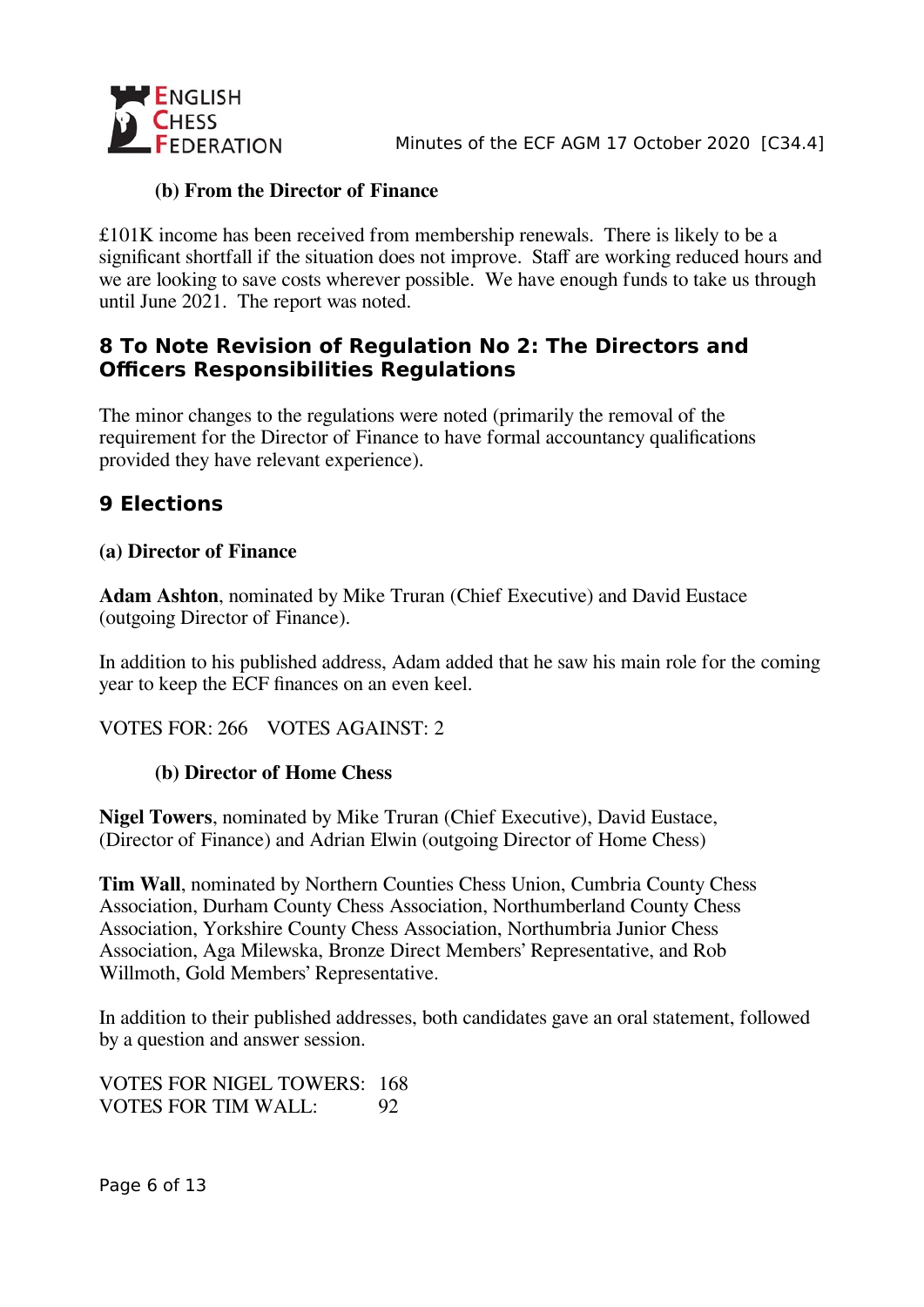

### **(c) Director of Membership**

**Rob Willmoth**, nominated by Mike Truran (Chief Executive), Dave Thomas (outgoing Director of Membership), Middlesex County Chess Association and Lorin D'Costa, Gold Direct Members' Representative

In addition to his published address, Rob answered questions from Council members.

VOTES FOR: 229 VOTES AGAINST: 39

#### **(d) Non-Executive Director**

**Natasha Regan**, nominated by Mike Truran (Chief Executive), Malcolm Pein (Director of International Chess), Chris Fegan (Director of Women's Chess) and Robert Stern (Chairman of the Governance Committee)

Natasha had provided a published statement ahead of the meeting. There were no questions.

VOTES FOR: 263 VOTES AGAINST: 0

#### **(e) Chairman of Council**

#### **Michael Farthing** standing for re-election

Michael was asked about possible conflicts between his roles of Chair of Council and Voting Register Officer. He said that he did not see any conflict of interest, but that the roles both had a high level of work in the run up to Cou and that he did wish to relinquish his role as VRO. He will be working to ready the role for someone else to take over.

VOTES FOR: 272 VOTES AGAINST: 15

Following the closure of the meeting, the votes cast were re-checked, and it was found that one delegate had cast their total votes both for and against the candidate. The tellers agreed these should be discounted, and the following (had the error been identified at the time) would have been the declared vote:

VOTES FOR: 266 VOTES AGAINST: 9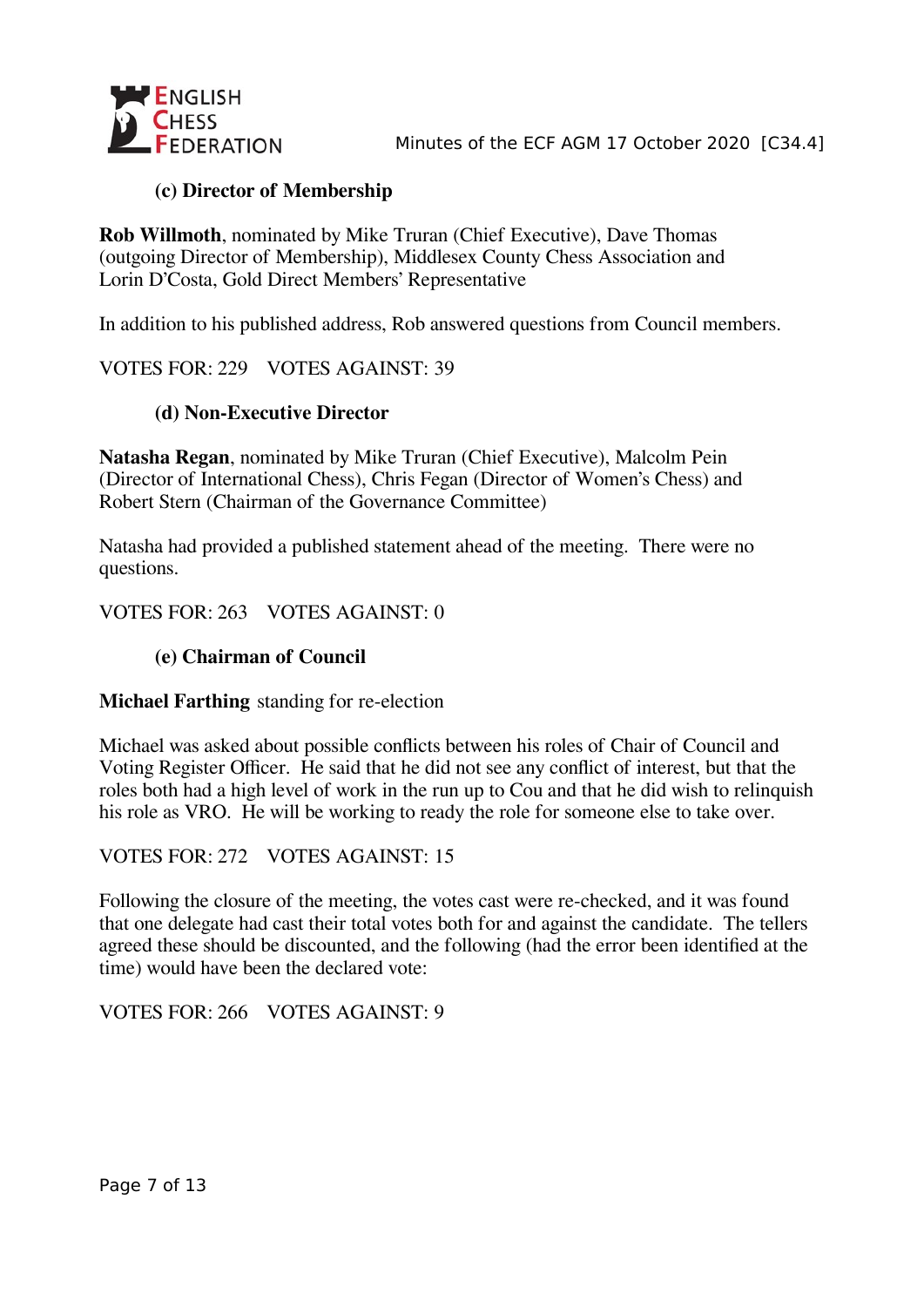

### **(f) FIDE Delegate**

#### **Malcolm Pein** standing for re-election

Malcolm answered a number of questions from Council members concerning the current state of FIDE following the election of the new President.

VOTES FOR: 268 VOTES AGAINST: 9

#### **(g) Members of Finance Committee (this committee has no fixed size)**

**Ray Clark**, nominated by Nick Faulks, Chairman of the Finance Committee **David Eustace**, nominated by Nick Faulks, Chairman of the Finance Committee

Ray was not present as he was not available. David stated he wanted to continue to serve the ECF in a new capacity and to assist Nick.

| <b>VOTES FOR RAY CLARK:</b>     | 242 |
|---------------------------------|-----|
| <b>VOTES FOR DAVID EUSTACE:</b> | 236 |

#### **(h) Members of Governance Committee (this committee has no fixed size)**

**Michael Farthing**, nominated by Robert Stern, Chairman of the Governance Committee

**Stephen Greep**, nominated by Robert Stern, Chairman of the Governance Committee.

Both candidates indicated they wanted to assist the ECF. There were no questions from Council.

VOTES FOR MICHAEL FARTHING: 248 VOTES FOR STEPHEN GREEP: 226

## **10 Appointment of Auditor**

Note: Since publication of the agenda the Director of Finance brought forward the firm of Watson Associates of East Sussex as the suggested auditor

Watson Associates were duly appointed nem con.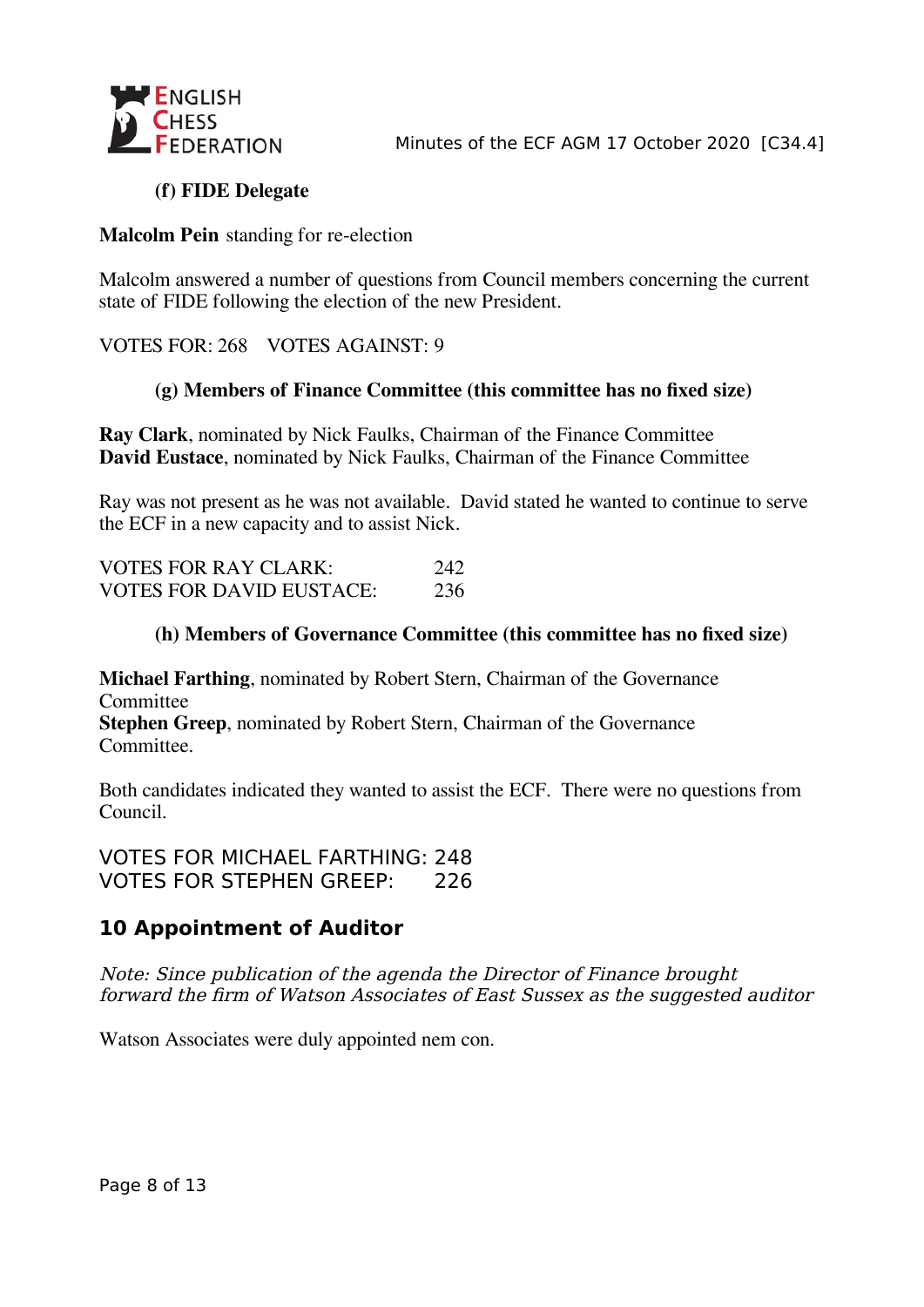

# **11 Amendment to the Articles to Permit Online Meetings**

To consider a special resolution (requiring a 75% vote in favour to be passed) from the Governance Committee concerning the option of holding future meetings of Council by virtual or partially virtual means:

Council resolves that the Articles of Association of the English Chess Federation be amended by:

1. numbering the existing article 16 as 16 (1) and inserting thereafter the following wording:

"(2) If (a) it is decided by the Chairman of the Council (or if there is no Chairman of the Council, the Board) that in light of prevailing circumstances it is impractical, undesirable or unlawful for Members (or their proxies) physically to attend a General Meeting

or (b) it is resolved by Council that a future General Meeting should not be held physically,

then Members (or their proxies) shall take part in a General Meeting by telephone conference or by using video teleconferencing equipment or by use of other equipment of like effect designed to allow everyone to take part in the meeting.

Council may also resolve that a meeting can be held with some Members (or proxies) in physical attendance and others attending by using such technology.

Taking part in a meeting by using such technology will count as being present at the meeting and will entitle the Member (or his proxy) to vote and count in the quorum and any such meeting will be deemed to take place at the place where the chairman is."

2. inserting in article 20 after the word "place" the words "(save that the requirement to specify a place of meeting shall not apply if there is no statutory requirement to specify a place of meeting)".

Following discussion, this was carried by a hand vote:

FOR: 49 AGAINST: 0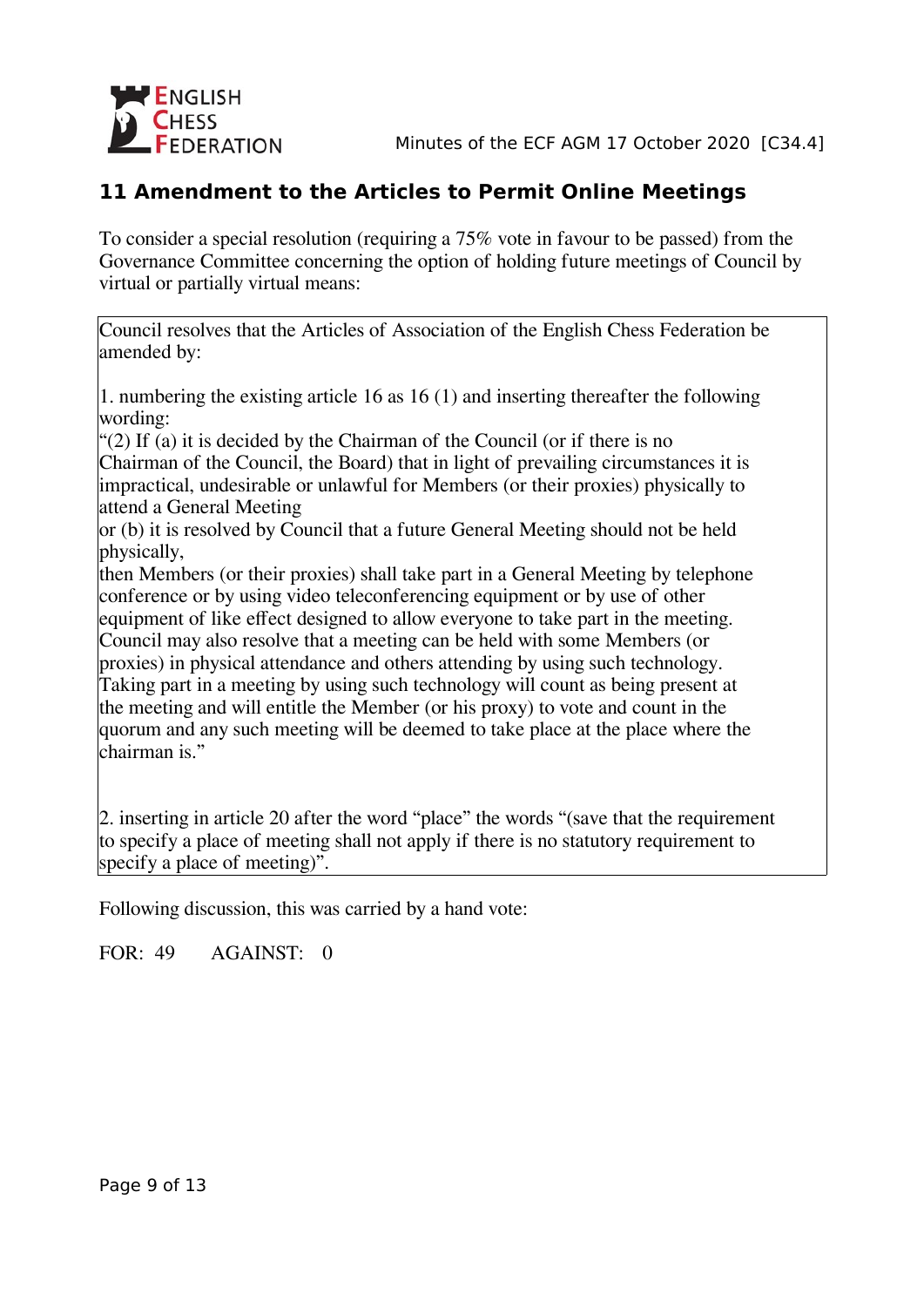# **12 Resolution for Consequential Revision to Bye Law No 3**

Council resolves that Bye-law No. 3 (the Procedural Bye-laws) be amended by inserting at the end of paragraph 2.1: "For the purposes of this paragraph 2.1, if a meeting is held virtually it shall be deemed to have taken place in the place contemplated by the two-year cycle".

This was carried by a hand vote:

FOR: 49 AGAINST: 0

### **13 Amendment of the Articles concerning the re-election of Directors**

To consider a special resolution (requiring a 75% vote in favour) from the Northern Counties Chess Union regarding the right of existing Board directors to be re-elected:

Council resolves that the Articles of Association be amended as follows:

Instead of:

'59. At each Annual General Meeting held in or after 2017 Directors shall retire in accordance with the Board Rota.

60. Any Director who retires at an Annual General Meeting pursuant to Article 59 shall be eligible for re-election at such Annual General Meeting.'

They should be changed to read:

'59. In the interests of Board renewal, all Directors are eligible to serve a maximum of two consecutive terms in the same board position. At each Annual General Meeting, Directors shall retire in accordance with the Board Rota.

60. Any Director who retires at an Annual General Meeting pursuant to Article 59 shall not be eligible for re-election at such Annual General Meeting, but if the post is not filled at that Annual General Meeting then that retiring Director may consequently be appointed by the Board to fill the vacancy in accordance with Article 57.'

That the amended Articles of Association come into effect immediately, and that this resolution is enacted before the Board elections take place at the 2020 AGM. That additionally the Board is directed to amend Regulation No. 2 (Election Rota) accordingly.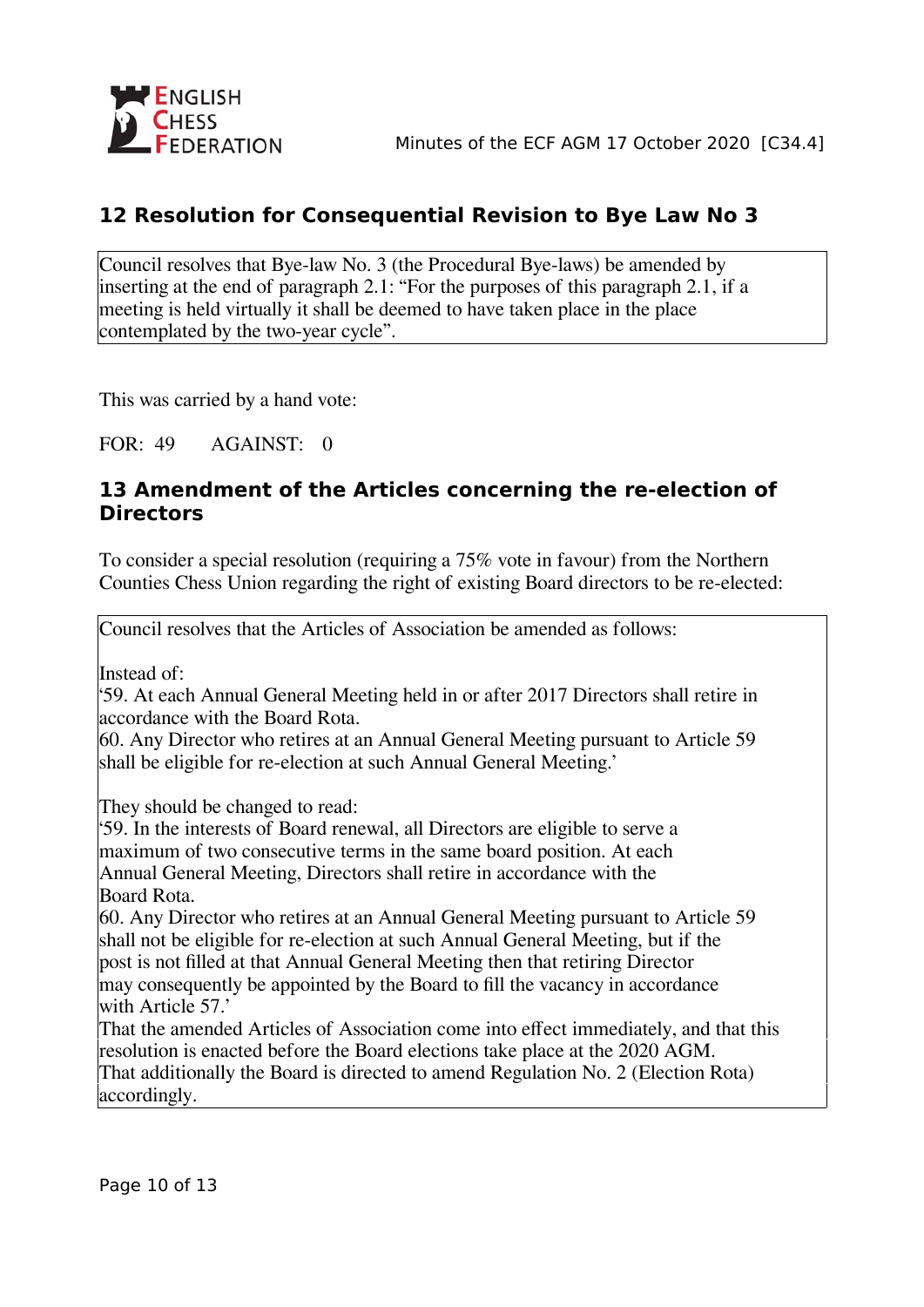

By a show of hands, the vote failed:

FOR: 15 AGAINST: 33

The proposer requested a card vote because it was believed the issue was important, and the result might assist the Governance Committee in its recommendations.

A card vote was taken. The result was not available when the meeting formally closed, but was announced shortly afterwards as:

FOR: 68 AGAINST: 182

The detailed voting figures prepared later showed a variation:

FOR: 77 AGAINST: 180

The cause of these differences is discussed in the document "Record of Card Votes" which accompanies these minutes.

### **14 Amendment to Bye Law No. 1: The Direct Members' Bye Laws**

To consider a motion from Stewart Reuben, Life Members' Direct Members' Representative and John Reyes, Silver Members' Representative (Silver) to amend the Direct Members' Bye Laws:

Council resolves that Bye Law No 1 (The Direct Members Bye Laws) be amended by replacing the first sentence of paragraph 5.2 from: 'Each of the five categories in 5.1 shall be entitled each year to elect two representatives (who shall be Direct Members but not necessarily of the relevant category).' to read: 'Each of the five categories in 5.1 shall be entitled each year to elect two representatives (who shall be Direct Members of the category they seek to represent).'

Council discussed the motion in detail, including whether the level of membership or ability to represent members was more important.

Council voted on the motion with a card vote.

Page 11 of 13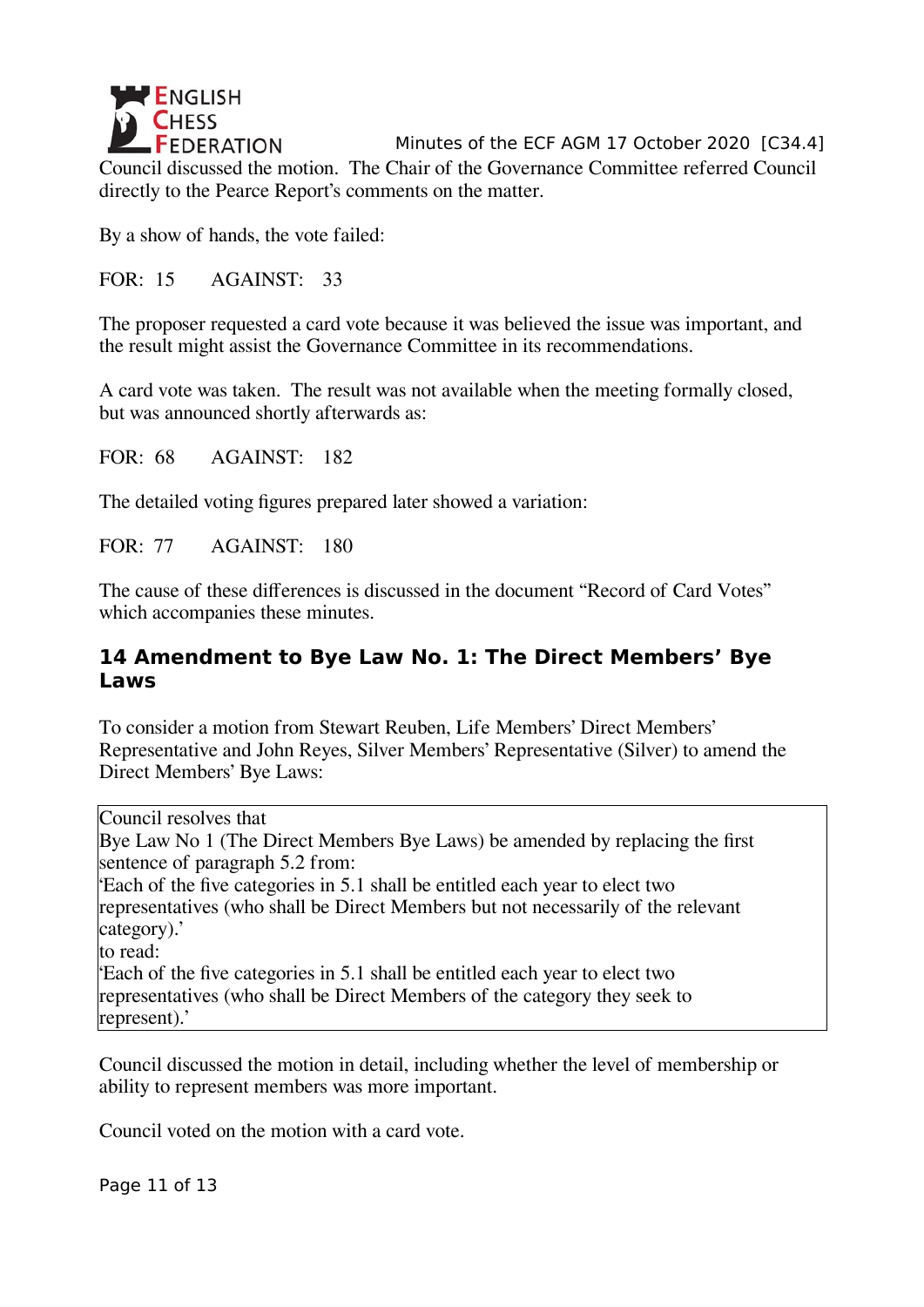

Minutes of the ECF AGM 17 October 2020 [C34.4]

FOR: 99 AGAINST: 127

The detailed voting figures prepared later showed a variation:

FOR: 96 AGAINST: 133

The cause of these differences is discussed in the document "Record of Card Votes" which accompanies these minutes.

# **15 Formation of Working Group on Safe Restarting of Chess**

To consider a motion from Cumbria Chess Association and Durham Chess Association to instruct the ECF Board to form a Working Group:

Council resolves:

that the ECF Board should convene at the earliest possible opportunity a Working Group comprised of experienced organisers and arbiters, plus qualified medical and health & safety professionals, to encourage and support the safe, socially distanced restart of over-the-board and hybrid (online under arbiter supervision) chess events over the coming year.

that the Working Group be available to offer advice to clubs, leagues, congresses and other chess events in completing and publishing Risk Assessments for their venues that comply with government safety guidelines on preventing the transmission of the Covid-19 virus.

The issue was discussed in detail, including the need to get chess working again, whether the Board would consider itself bound by decisions of the working group, and the legal implications of issuing instructions and guidance to clubs and congresses.

By a show of hands, the motion was defeated:

FOR: 13 AGANST: 30

## **16 Awards**

Council noted the awards for 2020 as set out in the website presentation from Stephen Greep. [https://www.englishchess.org.uk/ecf-awards-2020-citations/]